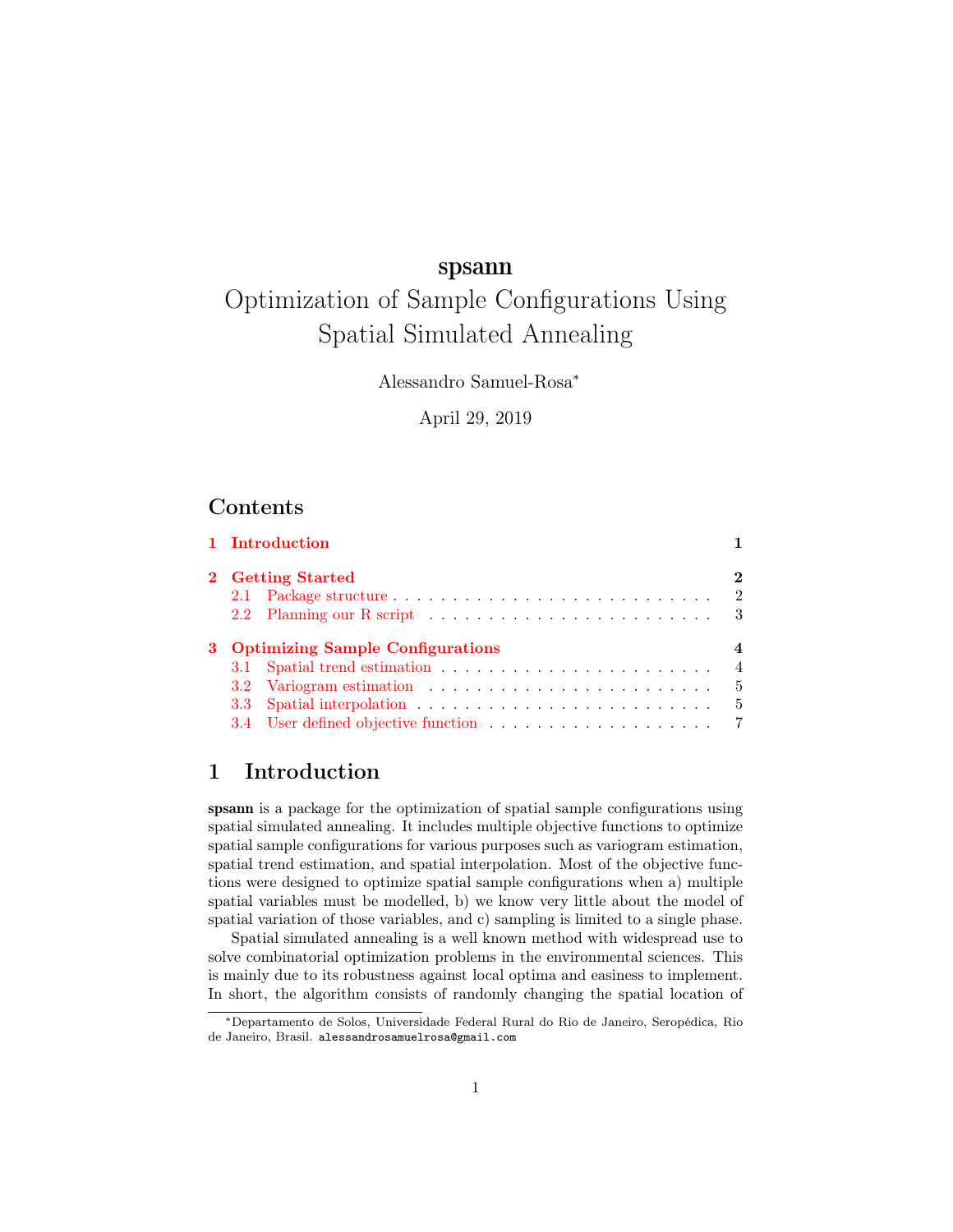a candidate sampling point at a time and evaluating if the resulting spatial sample configuration is *better* than the previous one with regard to the chosen quality criterion, i.e. an objective function. Sometimes a worse spatial sample configuration is accepted so that the algorithm is able to scape from local optima solutions, i.e. those spatial sample configurations that are too good and appear to early in the optimization to be true. The chance of accepting a worse spatial sample configuration reduces as the optimization proceeds so that we can get very close to the optimum spatial sample configuration.

spsann also combines multiple objective functions so that spatial sample configurations can be optimized regarding more than one modelling objective. Combining multiple objective functions gives rise to a multi-objective combinatorial optimization problem (MOCOP). A MOCOP usually has multiple possible solutions. spsann finds a single solution by aggregating the objective functions using the weighted-sum method. With this method the relative importance of every objective function can be specified at the beginning of the optimization so that their relative influence on the resulting optimized spatial sample configuration can be different. But this requires the objective functions first to be scaled to the same approximate range of values. The upper-lower bound approach is used for that end. In this approach, every objective function is scaled using as reference the respective minimum and maximum attainable objective function values, also known as the Pareto minimum and maximum.

# <span id="page-1-0"></span>2 Getting Started

#### <span id="page-1-1"></span>2.1 Package structure

spsann has a very simple structure composed of three families of functions. The first is the family of optim functions. These are the functions that include the spatial simulated annealing algorithm, that is, the functions that perform the optimization regarding the chosen quality criterion (objective function). Every optim function is named after the objective function used as quality criterion. For example, the quality criterion used by optimMSSD is the mean squared shortest distance (MSSD) between sample and prediction points. As the example shows, the name of the optim functions is composed of the string 'optim' followed by a suffix that indicates the respective objective function. In the example this is 'MSSD'.

There currently are nine function in the optim family: optimACDC, optimCLHS, optimCORR, optimDIST, optimMSSD, optimMKV, optimPPL, optimSPAN, and optimUSER. The latter is a general purpose function that enables to user to define his/her own objective function and plug it in the spatial simulated annealing algorithm.

The second family of functions is the obj family. This family of functions is used to return the current objective function value of a spatial sample configuration. Like the family of optim functions, the name of the obj functions is composed of the string 'obj' plus a suffix that indicates the objective function being used. For example, objMSSD computes the value of the mean squared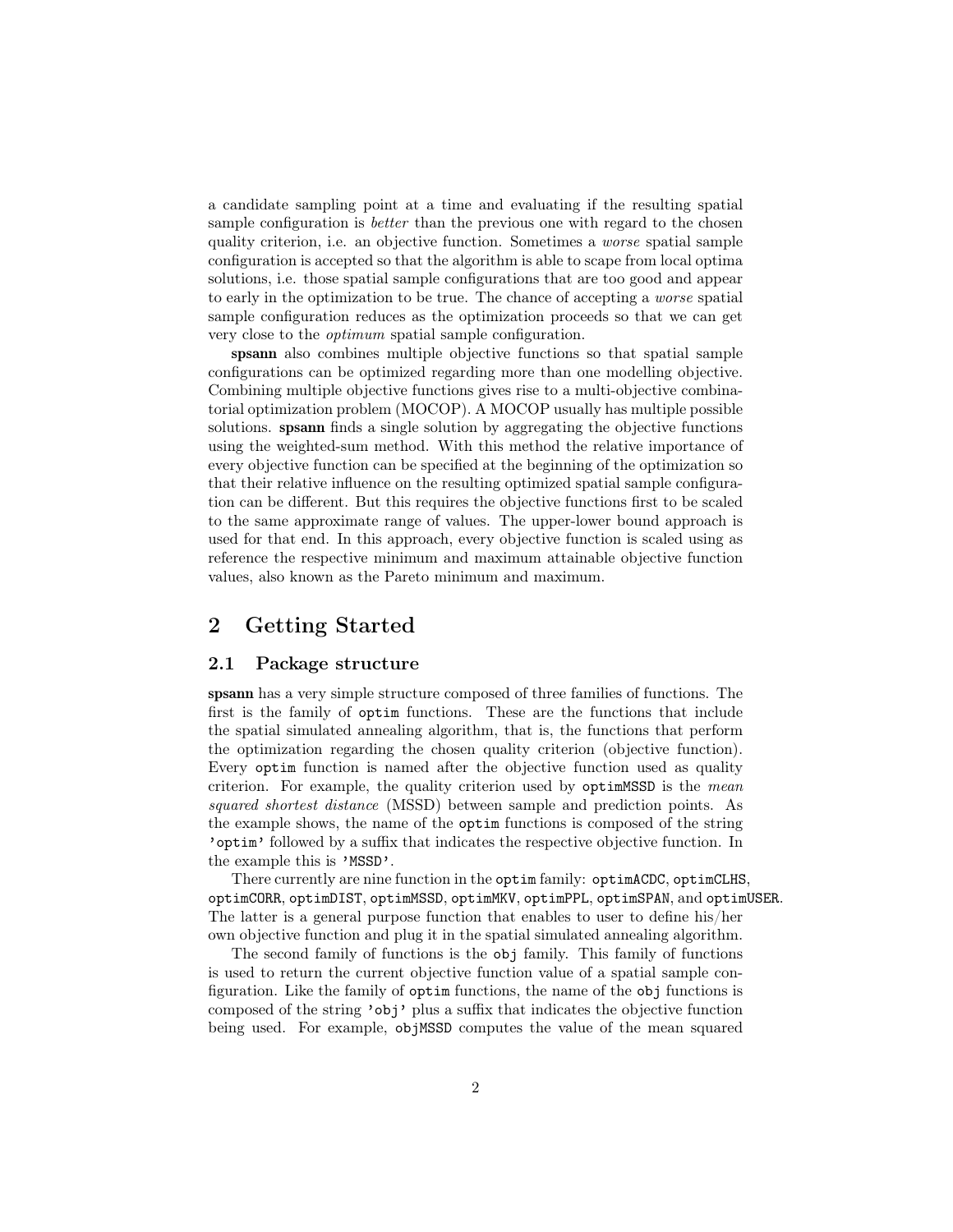shortest distance between sample and prediction points of any spatial sample configuration. Accordingly, there is a obj function for every optim function, except for optimUSER. A ninth obj function, objSPSANN, returns the objective function value at any point of the optimization, irrespective of the objective function used.

The third family of functions implemented in spsann corresponds to a set of auxiliary functions. These auxiliary functions can be used for several purposes, such as organizing the information needed to feed an optim function, retrieving information from an object of class OptimizedSampleConfiguration, i.e. an object containing an optimized sample configuration, generating plots of the spatial distribution an optimized sample configuration, and so on. These functions are named after the purpose for which they have been designed. For example: countPPL, minmaxPareto, scheduleSPSANN, spJitter, and plot.

Despite spsann functions are classified into three general family of functions defined according to the purpose for which they were designed, the documentation is constructed with regard to the respective objective functions. For example, every spsann function that uses as quality criterion the MSSD is documented in the same documentation page. The exception are the auxiliary functions, that generally are documented separately.

## <span id="page-2-0"></span>2.2 Planning our R script

Now that we are acquainted with the structure and naming conventions of spsann, it is time start planning how to prepare and organize our R script that will be used to optimize a sample configuration. Overall, there are four steps that need to be followed, i.e. our R script will contain four main sections (see below).

The first thing to do after we decide upon the objective function that will be used to optimize our sample configuration is to load and pre-process all the data required by the chosen objective function. This step can be time consuming depending on the complexity of the optimization problem, on the quality of the existing data for the problem at hand, and on the requirements of the chosen objective function.

```
# OPTIMIZING A SAMPLE CONFIGURATION IN FOUR STEPS
# Step 1. Load and pre-process the data
# ...
# Step 2. Set control parameters
\# ...
# Step 3. Execute the simulated annealing algorithm
\# . . .
# ... Be prepared to wait!!!
# ...
# Step 4. Evaluate the optimized sample configuration
# ...
```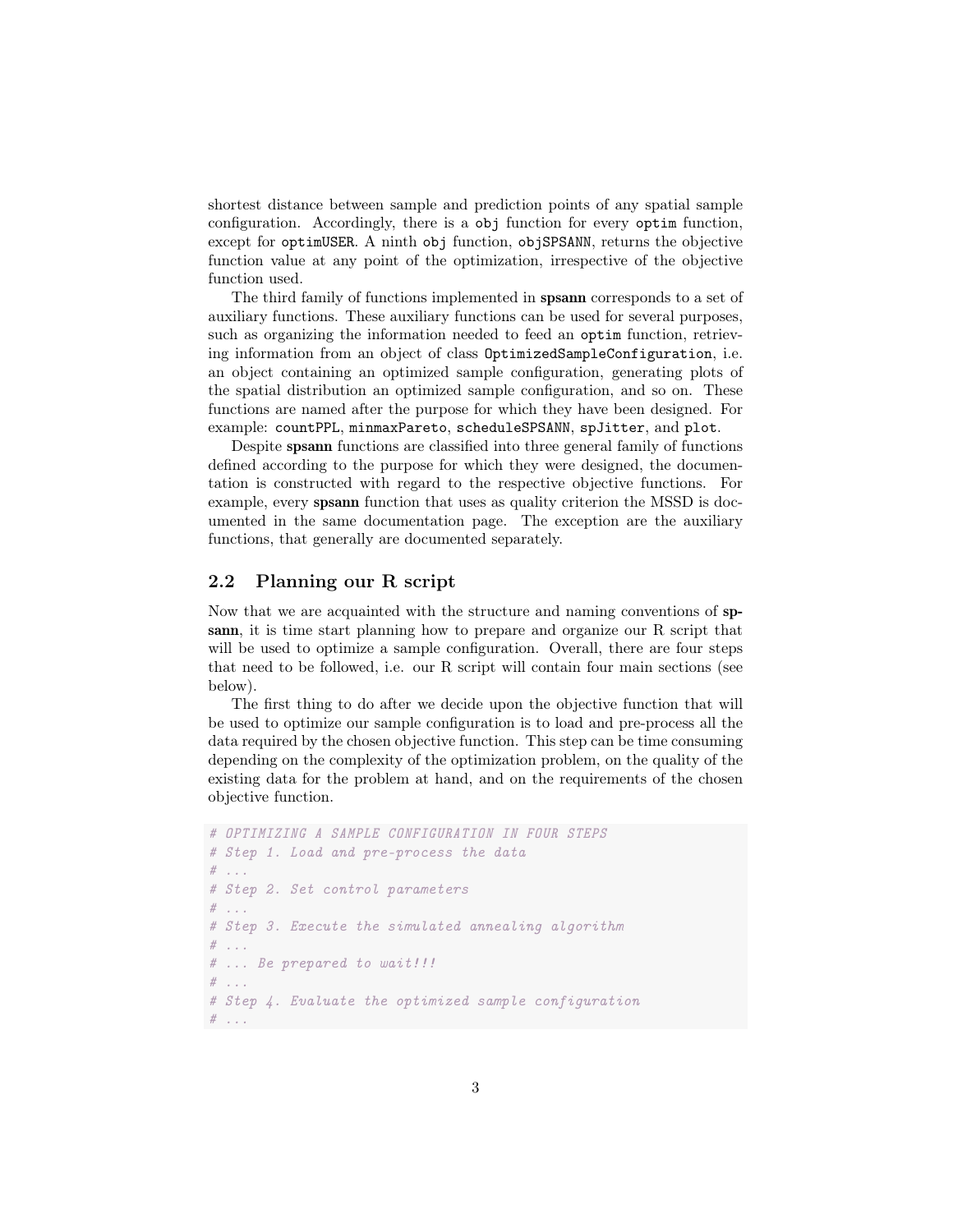The next step consists of setting the parameters that control the spatial simulated annealing algorithm. This usually requires an element of trial-anderror. As such, it will likely take longer for a less experienced user to set the appropriate control parameters.

The third step consists of executing the spatial simulated annealing algorithm with the chosen objective function. Depending on the complexity of the optimization problem and on the processing capacity of the computer, the execution can last from minutes to several hours or even days. Thus, we strongly advise the user to first evaluate if the installed processing capacity is enough to solve the optimization problem within a reasonable time.

Finally, with the optimized sample configuration at hand, we need to evaluate if it meets all our requirements. This can be done using the information returned by the spatial simulated annealing algorithm, plotting the optimized sample configuration, or any other means that the user might find useful.

## <span id="page-3-0"></span>3 Optimizing Sample Configurations

## <span id="page-3-1"></span>3.1 Spatial trend estimation

Our first example is about the optimization of sample configurations for spatial trend identification and estimation. A objective function is defined so that the sample reproduces the marginal distribution of the covariates.

```
# Load and pre-process the data
data(meuse.grid, package = "sp")
boundary <- meuse.grid
sp::coordinates(boundary) <- c("x", "y")
sp::gridded(boundary) <- TRUE
boundary <- rgeos::gUnaryUnion(as(boundary, "SpatialPolygons"))
candi <- meuse.grid[, 1:2]
covars <- meuse.grid[, 6:7]
# Set control parameters
schedule <- scheduleSPSANN(initial.temperature = 0.5)
set.seed(2001)
# Execute the simulated annealing algorithm
res <- optimDIST(
 points = 30, candi = candi, covars = covars, use.coords = TRUE,
  schedule = schedule, plotit = TRUE, boundary = boundary)
# Evaluate the optimized sample configuration
objSPSANN(res)
objDIST(
points = res, candi = candi, covars = covars, use.coords = TRUE)
```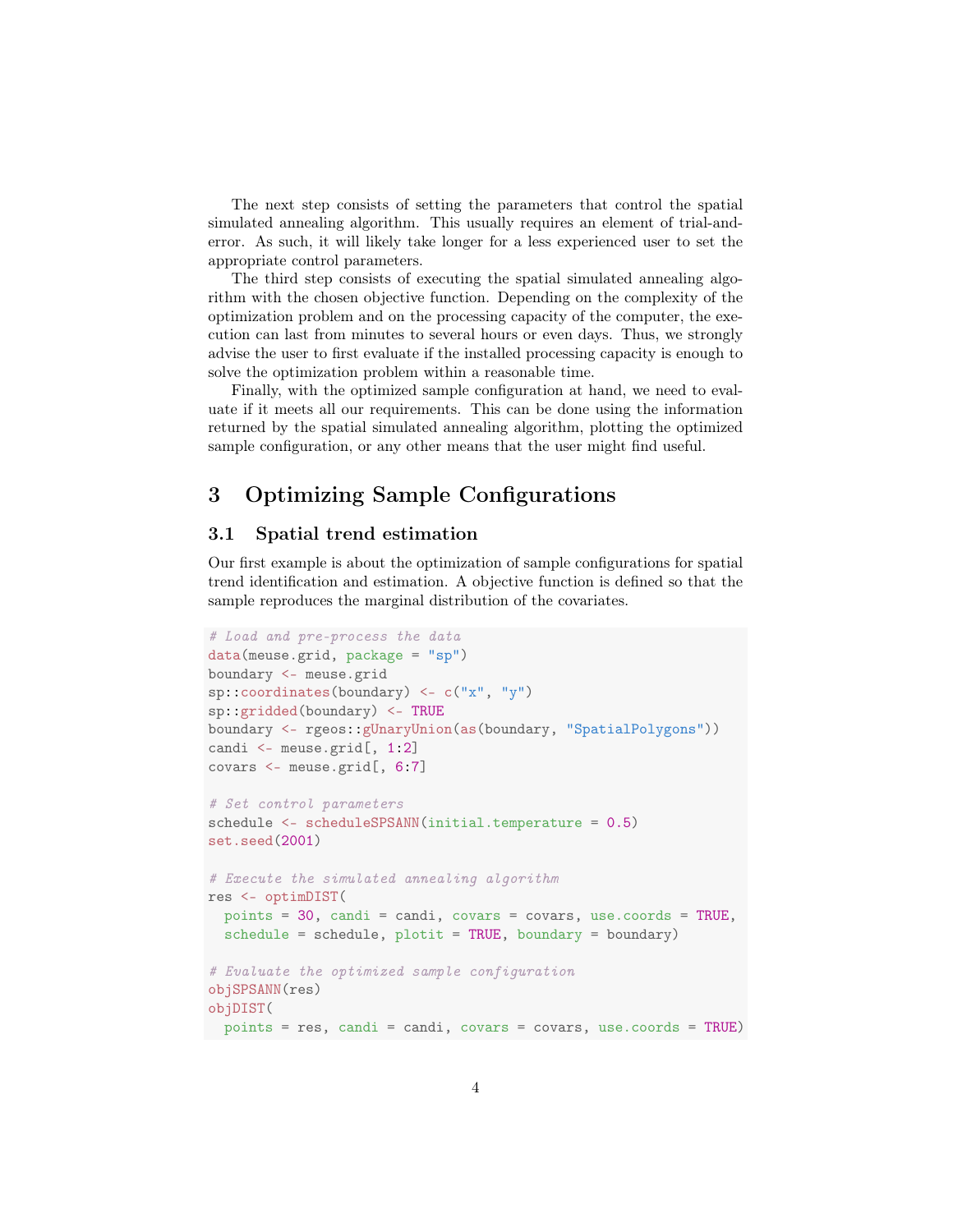plot(res, boundary = boundary)

## <span id="page-4-0"></span>3.2 Variogram estimation

The second example shows the optimization of sample configurations for variogram identification and estimation using an objective function proposed in the 1980s. It consists of aiming at a uniform distribution of point-pairs per lag-distance class.

```
# Load and pre-process the data
data(meuse.grid, package = "sp")
boundary <- meuse.grid
sp::coordinates(boundary) <- c("x", "y")
sp::gridded(boundary) <- TRUE
boundary <- rgeos::gUnaryUnion(as(boundary, "SpatialPolygons"))
candi <- meuse.grid[, 1:2]
# Set control parameters
schedule <- scheduleSPSANN(initial.temperature = 500)
set.seed(2001)
# Execute the simulated annealing algorithm
res <- optimPPL(
 points = 30, candi = candi, pairs = TRUE, schedule = schedule,
 plotit = TRUE, boundary = boundary)# Evaluate the optimized sample configuration
objSPSANN(res)
objPPL(points = res, pairs = TRUE, candi = candi)countPPL(points = res, candi = candi, pairs = TRUE)
plot(res, boundary = boundary)
```
## <span id="page-4-1"></span>3.3 Spatial interpolation

For the sake of spatial interpolation, the third example with explore an objective function that aims at minimizing the mean squared shortest distance between sample points and prediction points. The difference here is that the optimization is performed using a greedy algorithm.

```
# Load and pre-process the data
data(meuse.grid, package = "sp")
boundary <- meuse.grid
sp::coordinates(boundary) <- c("x", "y")
sp::gridded(boundary) <- TRUE
```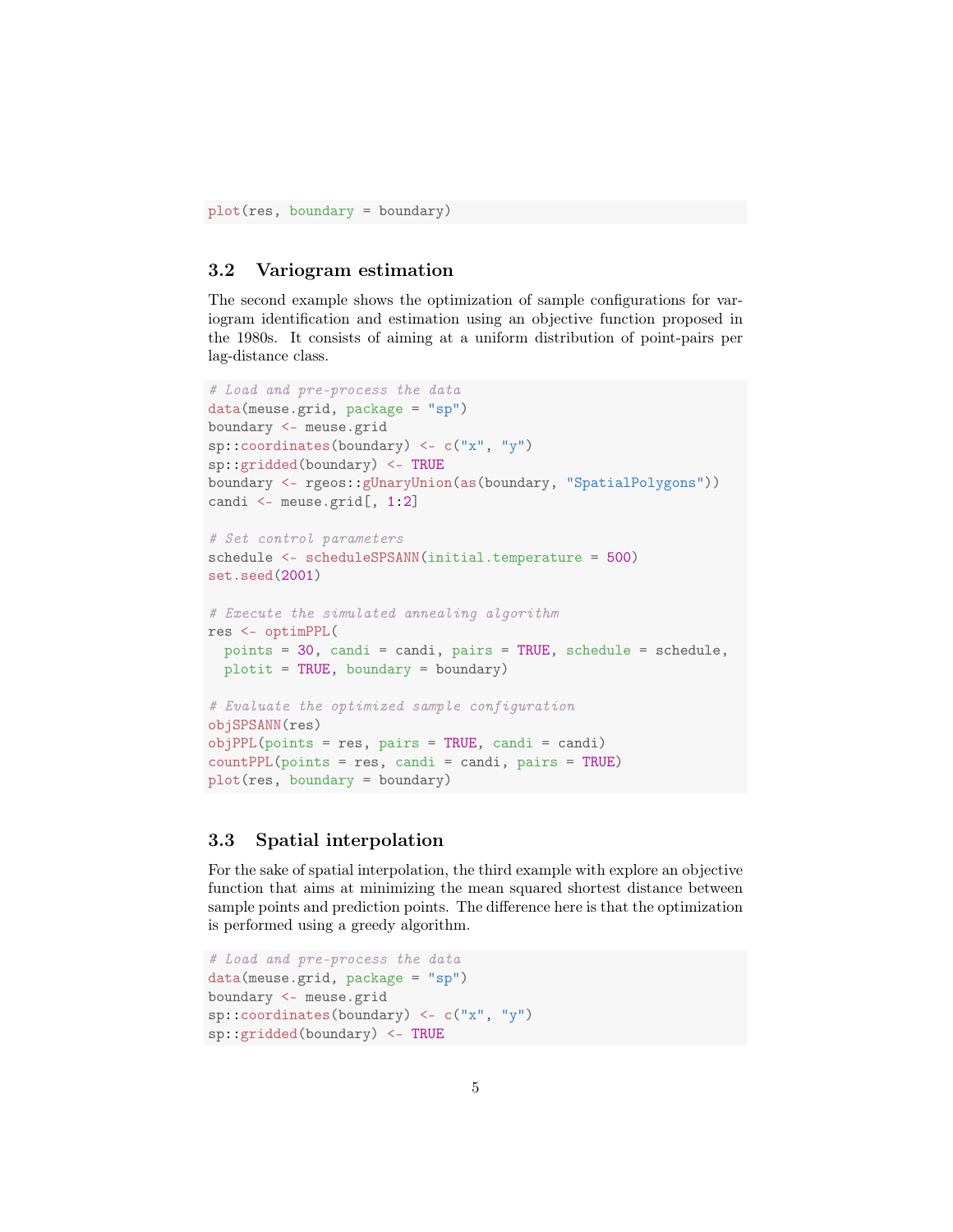```
boundary <- rgeos::gUnaryUnion(as(boundary, "SpatialPolygons"))
candi <- meuse.grid[, 1:2]
# Set control parameters
schedule <- scheduleSPSANN(
  initial.acceptance = 0, initial.temperature = 0.01)
set.seed(2001)
# Execute the simulated annealing algorithm
res <- optimMSSD(
 points = 30, candi = candi, schedule = schedule, plotit = TRUE,
 boundary = boundary)# Evaluate the optimized sample configuration
objSPSANN(res)
objMSSD(candi = candi, points = res)plot(res, boundary = boundary)
```
A different objective function can be used to optimize our sample configuration if we know the form of the model of spatial variation that will be used for spatial interpolation. In this case the goal could be to minimize the mean universal kriging variance.

```
# Load and pre-process the data
data(meuse.grid, package = "sp")
boundary <- meuse.grid
sp::coordinates(boundary) < -c("x", "y")sp::gridded(boundary) <- TRUE
boundary <- rgeos::gUnaryUnion(as(boundary, "SpatialPolygons"))
candi <- meuse.grid[, 1:2]
covars <- as.data.frame(meuse.grid)
# Set control parameters
vgm <- gstat::vgm(
 psill = 10, model = "Exp", range = 500, nugget = 8)
schedule <- scheduleSPSANN(initial.temperature = 10)
set.seed(2001)
# Execute the simulated annealing algorithm
res <- optimMKV(
 points = 30, candi = candi, covars = covars, vgm = vgm,
 eqn = z \tilde{ } soil, plotit = TRUE, boundary = boundary,
 schedule = schedule)
# Evaluate the optimized sample configuration
```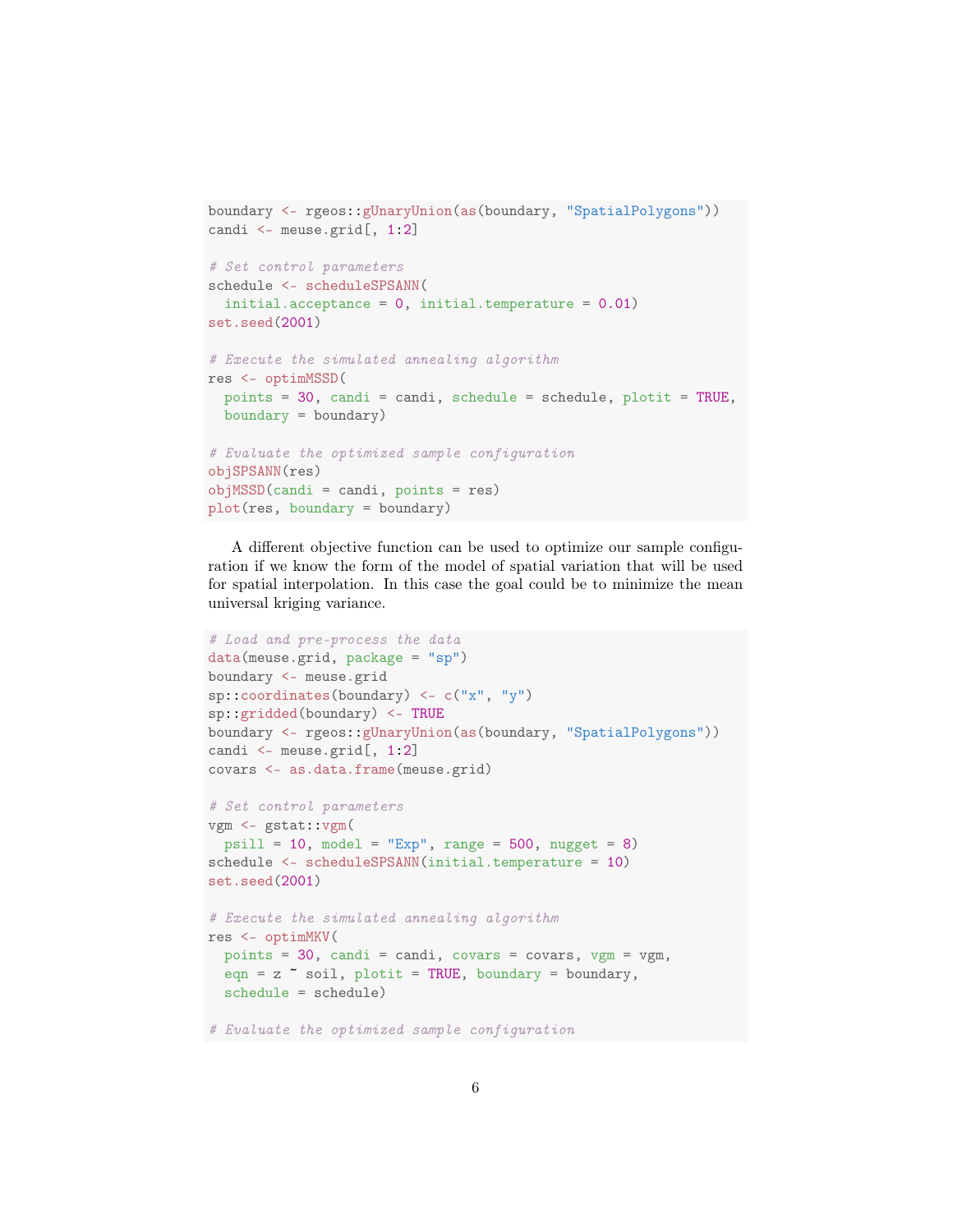```
objSPSANN(res)
objMKV(
 points = res, candi = candi, covars = covars,
 eqn = z \sim soil, vgm = vgm)
plot(res, boundary = boundary)
```
## <span id="page-6-0"></span>3.4 User defined objective function

The user can define her/his own objective function and plug it in a general purpose function implemented in spsann. Let us see an example when an objective function is defined so that the sample will have all points forming point-pairs at all lag-distance classes.

```
# Load and pre-process the data
data(meuse.grid, package = "sp")
boundary <- meuse.grid
sp::coordinates(boundary) < -c("x", "y")sp::gridded(boundary) <- TRUE
boundary <- rgeos::gUnaryUnion(as(boundary, "SpatialPolygons"))
candi <- meuse.grid[, 1:2]
# Set control parameters
schedule <- scheduleSPSANN(
  initial.temperature = 30, x.max = 1540, y.max = 2060,
 x.min = 0, y.min = 0, cell size = 40)objUSER <- function (points, lags, n_lags, n_pts) {
 dm <- SpatialTools::dist1(points[, 2:3])
 ppl <- vector()
 for (i in 1:n_lags) {
   n \leq which(dm > lags[i] & dm \leq lags[i + 1], arr.ind = TRUE)
   ppl[i] <- length(unique(c(n)))
 }
 distri <- rep(n_pts, n_lags)
 res <- sum(distri - ppl)
}
lags \leq seq(1, 1000, length.out = 10)
set.seed(2001)
# Execute the simulated annealing algorithm
res <- optimUSER(
 points = 30, fun = objUSER, lags = lags, n_lags = 9,
 n_pts = 10, candi = candi, schedule = schedule,
 plotit = TRUE, boundary = boundary)
```